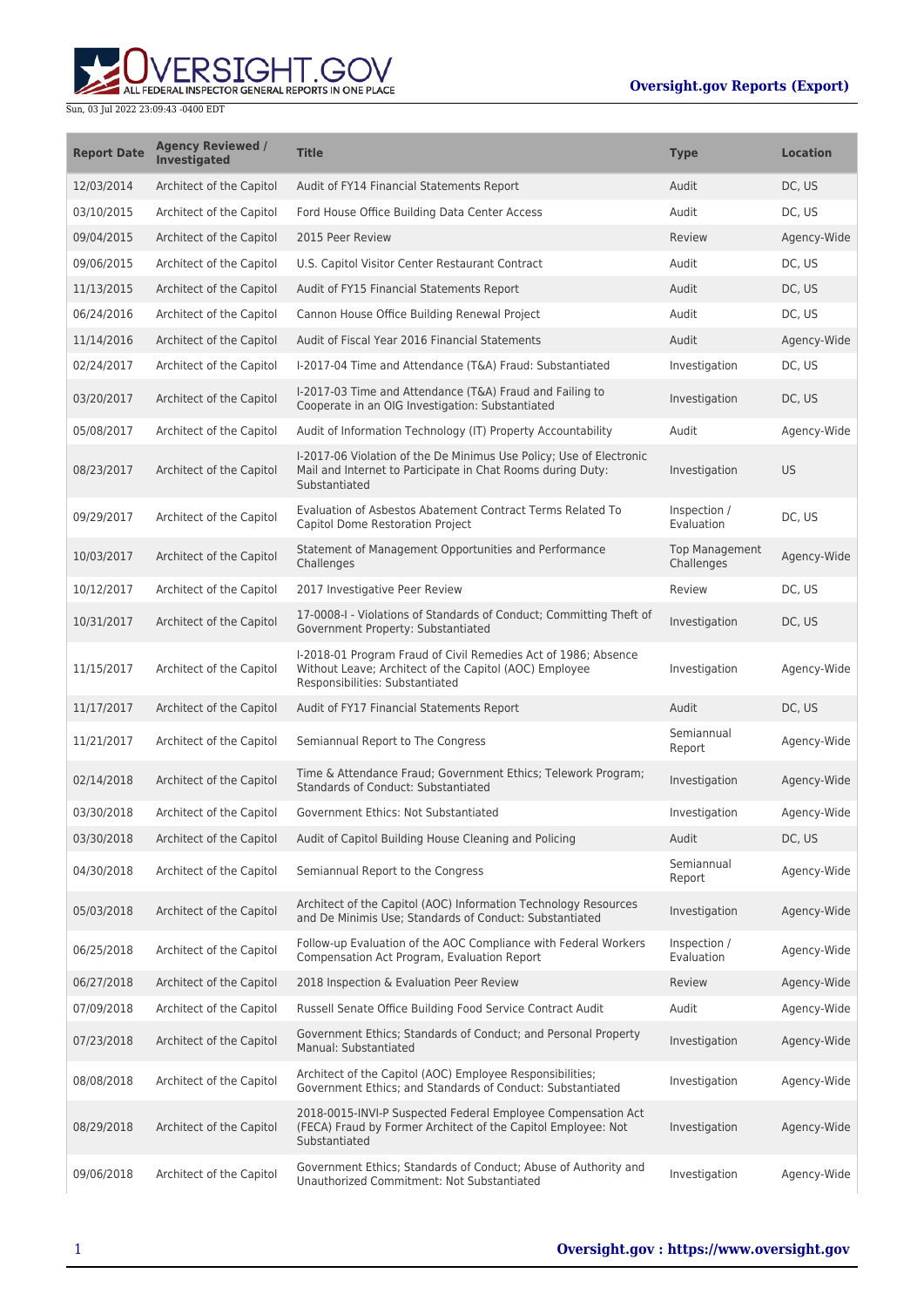## **Oversight.gov Reports (Export)**



| <b>Report Date</b> | <b>Agency Reviewed /</b><br><b>Investigated</b> | <b>Title</b>                                                                                                                                                                                                                                                                                                                                                                                                  | <b>Type</b>                         | <b>Location</b> |
|--------------------|-------------------------------------------------|---------------------------------------------------------------------------------------------------------------------------------------------------------------------------------------------------------------------------------------------------------------------------------------------------------------------------------------------------------------------------------------------------------------|-------------------------------------|-----------------|
| 09/06/2018         | Architect of the Capitol                        | 2018-0017-INVI-P - Suspected Federal Employee Compensation Act<br>(FECA) Fraud by Former Architect of the Capitol Employee: Not<br>Substantiated                                                                                                                                                                                                                                                              | Investigation                       | Agency-Wide     |
| 09/10/2018         | Architect of the Capitol                        | 2018-0019-INVI-P - Suspected Federal Employee Compensation Act<br>(FECA) Fraud by Former Architect of the Capitol Employee: Not<br>Substantiated                                                                                                                                                                                                                                                              | Investigation                       | Agency-Wide     |
| 09/17/2018         | Architect of the Capitol                        | Government Ethics; Standards of Conduct; Policy Memorandum<br>Regarding Relationships between Supervisors and Subordinates;<br>Drug and Alcohol Policy and Violence in the Workplace:<br>Substantiated                                                                                                                                                                                                        | Investigation                       | Agency-Wide     |
| 09/21/2018         | Architect of the Capitol                        | 2018 Audit Peer Review                                                                                                                                                                                                                                                                                                                                                                                        | Review                              | Agency-Wide     |
| 09/25/2018         | Architect of the Capitol                        | Statement of Management Opportunities and Performance<br>Challenges                                                                                                                                                                                                                                                                                                                                           | <b>Top Management</b><br>Challenges | Agency-Wide     |
| 09/26/2018         | Architect of the Capitol                        | Suspected Federal Employee Compensation Act (FECA) Fraud by<br>Former Architect of the Capitol (AOC) Employee: Not Substantiated                                                                                                                                                                                                                                                                              | Investigation                       | Agency-Wide     |
| 10/29/2018         | Architect of the Capitol                        | Semiannual Report To The Congress April 1, 2018 - September 30,<br>2018                                                                                                                                                                                                                                                                                                                                       | Semiannual<br>Report                | Agency-Wide     |
| 11/15/2018         | Architect of the Capitol                        | Audit of FY18 Financial Statements Report                                                                                                                                                                                                                                                                                                                                                                     | Audit                               | Agency-Wide     |
| 12/04/2018         | Architect of the Capitol                        | Federal Employee Compensation Act (FECA) Fraud by Architect of<br>the Capitol (AOC) Employee: Substantiated                                                                                                                                                                                                                                                                                                   | Investigation                       | Agency-Wide     |
| 01/02/2019         | Architect of the Capitol                        | Theft of Architect of the Capitol (AOC) Property by an AOC<br>Employee: Substantiated                                                                                                                                                                                                                                                                                                                         | Investigation                       | Agency-Wide     |
| 01/25/2019         | Architect of the Capitol                        | Theft of Architect of the Capitol (AOC) Property by an AOC<br>Employee: Substantiated                                                                                                                                                                                                                                                                                                                         | Investigation                       | Agency-Wide     |
| 02/27/2019         | Architect of the Capitol                        | Suspected Time and Attendance (T&A) Fraud by an Architect of the<br>Capitol (AOC) Employee: Not Substantiated                                                                                                                                                                                                                                                                                                 | Investigation                       | Agency-Wide     |
| 03/15/2019         | Architect of the Capitol                        | Congressional Request for Office of Inspector General Review of the<br>Architect of the Capitol's Response to Sexual Harassment                                                                                                                                                                                                                                                                               | Other                               | Agency-Wide     |
| 04/10/2019         | Architect of the Capitol                        | Evaluation of the AOC's Cybersecurity Program                                                                                                                                                                                                                                                                                                                                                                 | Inspection /<br>Evaluation          | Agency-Wide     |
| 04/26/2019         | Architect of the Capitol                        | Semiannual Report to The Congress                                                                                                                                                                                                                                                                                                                                                                             | Semiannual<br>Report                | Agency-Wide     |
| 05/09/2019         | Architect of the Capitol                        | Suspected Federal Employee Compensation Act (FECA) Fraud by<br>Former Architect of the Capitol (AOC) Employee: Not Substantiated                                                                                                                                                                                                                                                                              | Investigation                       | Agency-Wide     |
| 05/10/2019         | Architect of the Capitol                        | Suspected Federal Employee Compensation Act (FECA) Fraud by<br>Former Architect of the Capitol (AOC) Employee: Not Substantiated                                                                                                                                                                                                                                                                              | Investigation                       | Agency-Wide     |
| 05/14/2019         | Architect of the Capitol                        | Suspected Federal Employee Compensation Act (FECA) Fraud by<br>Former Architect of the Capitol (AOC) Employee: Not Substantiated                                                                                                                                                                                                                                                                              | Investigation                       | Agency-Wide     |
| 05/24/2019         | Architect of the Capitol                        | Suspected Family Medical Leave Act (FMLA) Fraud by Former<br>Architect of the Capitol (AOC) Employee: Not Substantiated                                                                                                                                                                                                                                                                                       | Investigation                       | Agency-Wide     |
| 06/20/2019         | Architect of the Capitol                        | Suspected Federal Employee Compensation Act (FECA) Fraud by<br>Former Architect of the Capitol (AOC) Employee: Not Substantiated                                                                                                                                                                                                                                                                              | Investigation                       | Agency-Wide     |
| 06/21/2019         | Architect of the Capitol                        | Congressional Request for Office of Inspector General Review of the<br>Architect of the Capitol's Budget Request for James Madison<br><b>Memorial Building Emergency Generators</b>                                                                                                                                                                                                                           | Other                               | Agency-Wide     |
| 06/27/2019         | Architect of the Capitol                        | Suspected False Statements: Not Substantiated - Suspected<br>Violations of the Architect of the Capitol (AOC) "Standards of<br>Conduct," and "Use and Creation of Social Media" Policies:<br>Substantiated                                                                                                                                                                                                    | Investigation                       | Agency-Wide     |
| 07/08/2019         | Architect of the Capitol                        | Theft of Architect of the Capitol (AOC) Property: Substantiated                                                                                                                                                                                                                                                                                                                                               | Investigation                       | Agency-Wide     |
| 07/09/2019         | Architect of the Capitol                        | Suspected Violation of the Architect of the Capitol (AOC) Contracting<br>Manual: Not Substantiated; Suspected Violation of Title 15, United<br>States Code (U.S.C.) § 657, Commerce and Trade - Limitations on<br>Subcontracting: Not Substantiated; and Suspected Violation of Title<br>5, U.S.C. § 5533, Government Organization and Employees - Dual<br>Pay from More Than One Position: Not Substantiated | Investigation                       | Agency-Wide     |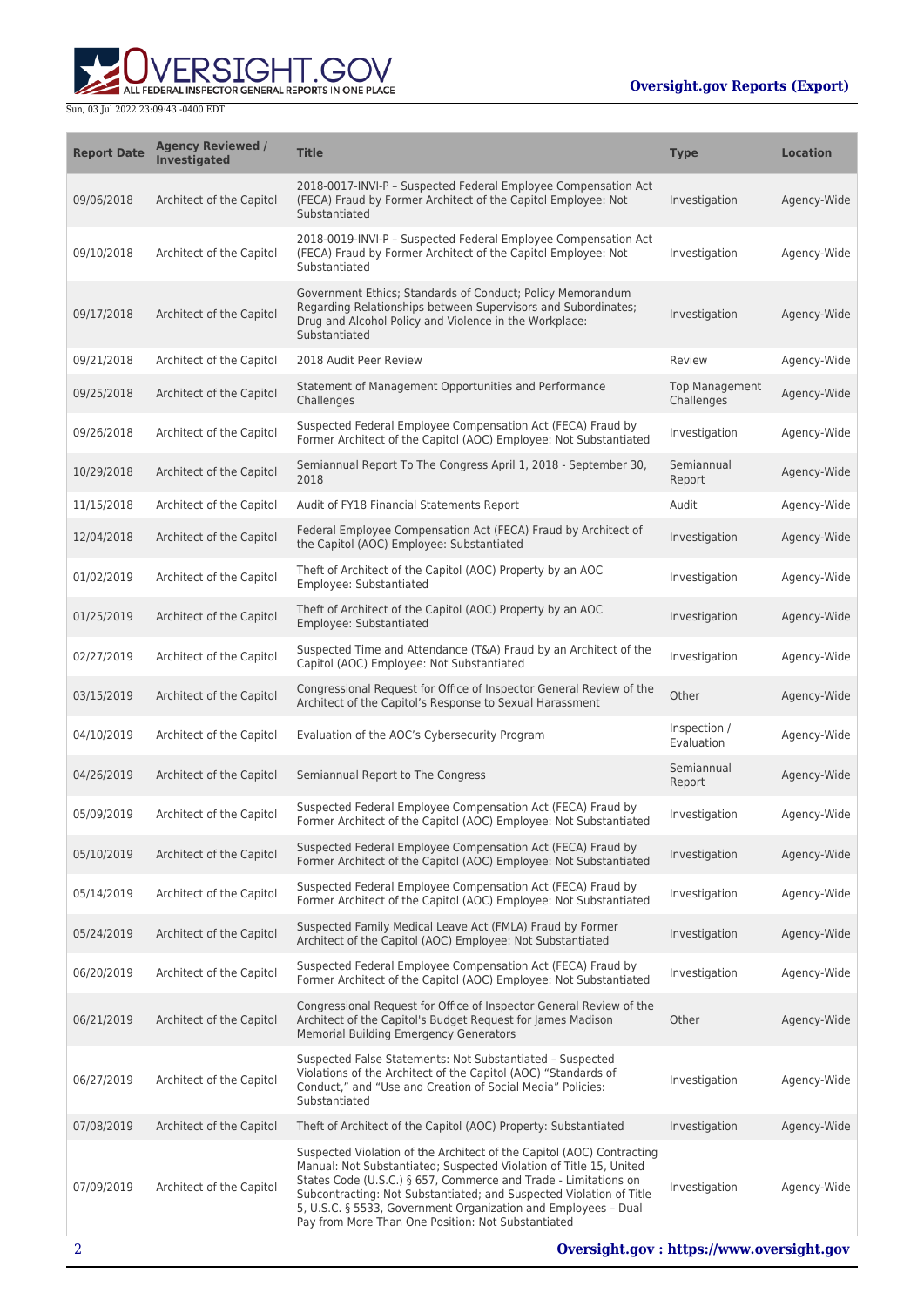

| <b>Report Date</b> | <b>Agency Reviewed /</b><br><b>Investigated</b> | <b>Title</b>                                                                                                                                                                                                                                                                                                                                                    | <b>Type</b>                         | <b>Location</b> |
|--------------------|-------------------------------------------------|-----------------------------------------------------------------------------------------------------------------------------------------------------------------------------------------------------------------------------------------------------------------------------------------------------------------------------------------------------------------|-------------------------------------|-----------------|
| 07/18/2019         | Architect of the Capitol                        | Inappropriate Relationship between a Supervisor and Subordinate<br>(Employees 1, 2 & 3), Deliberate Concealment of Material Fact<br>(Employees 1 & 2), Failing to Cooperate With an Office of Inspector<br>General (OIG) Investigation (Employees 1 & 2), Harassment<br>(Employee 3) & Abuse of Time and Attendance (T&A) policy<br>(Employee 4): Substantiated | Investigation                       | Agency-Wide     |
| 07/30/2019         | Architect of the Capitol                        | Audit of the Architect of the Capitol's Information Technology<br>Division Contracting Services Blanket Purchase Agreement<br>AOC16A3000                                                                                                                                                                                                                        | Audit                               | Agency-Wide     |
| 08/14/2019         | Architect of the Capitol                        | Evaluation of the Architect of the Capitol's Compliance with the<br>Government Purchase Card Program                                                                                                                                                                                                                                                            | Inspection /<br>Evaluation          | Agency-Wide     |
| 08/20/2019         | Architect of the Capitol                        | Evaluation of Architect of the Capitol's Inventory Accountability and<br>Controls                                                                                                                                                                                                                                                                               | Inspection /<br>Evaluation          | Agency-Wide     |
| 08/23/2019         | Architect of the Capitol                        | Suspected Wasteful Spending: Substantiated - Suspected Violations<br>of the Architect of the Capitol (AOC) Government Purchase Card<br>Orders and Policies: Not Substantiated                                                                                                                                                                                   | Investigation                       | Agency-Wide     |
| 08/29/2019         | Architect of the Capitol                        | Misuse of Architect of the Capitol Resources to Support Outside<br>Employment: (Substantiated)                                                                                                                                                                                                                                                                  | Investigation                       | Agency-Wide     |
| 09/03/2019         | Architect of the Capitol                        | Loss of Architect of the Capitol Assigned Computer: (Substantiated)                                                                                                                                                                                                                                                                                             | Investigation                       | Agency-Wide     |
| 09/05/2019         | Architect of the Capitol                        | Violation of Government Ethics (Abuse of Authority and Preferential<br>Treatment) and Use of Selective Placement Factors Unique to One<br>Individual for Hiring and Promotion                                                                                                                                                                                   | Investigation                       | Agency-Wide     |
| 09/11/2019         | Architect of the Capitol                        | Statement of Management Opportunities and Performance<br>Challenges                                                                                                                                                                                                                                                                                             | <b>Top Management</b><br>Challenges | Agency-Wide     |
| 09/19/2019         | Architect of the Capitol                        | Solicitation of a Gift by a Supervisor: (Substantiated)                                                                                                                                                                                                                                                                                                         | Investigation                       | Agency-Wide     |
| 09/19/2019         | Architect of the Capitol                        | Theft of Copper: Not Substantiated - Suspected Violations of the<br>Architect of the Capitol (AOC) Outside Employment Policy:<br>Substantiated                                                                                                                                                                                                                  | Investigation                       | Agency-Wide     |
| 09/30/2019         | Architect of the Capitol                        | AUDIT OF THE CAPITOL POWER PLANT COGENERATION FACILITY -<br><b>REDACTED</b>                                                                                                                                                                                                                                                                                     | Audit                               | Agency-Wide     |
| 10/02/2019         | Architect of the Capitol                        | Audit of the Architect of the Capitol Data Center (Redacted)                                                                                                                                                                                                                                                                                                    | Audit                               | Agency-Wide     |
| 10/29/2019         | Architect of the Capitol                        | Misuse of Government Networks to View Sexually Explicit or<br>Obscene Material by an Architect of the Capitol Employee:<br>Substantiated                                                                                                                                                                                                                        | Investigation                       | Agency-Wide     |
| 10/30/2019         | Architect of the Capitol                        | Semiannual Report to The Congress                                                                                                                                                                                                                                                                                                                               | Semiannual<br>Report                | Agency-Wide     |
| 11/15/2019         | Architect of the Capitol                        | Audit of Fiscal Year 2019 Financial Statements                                                                                                                                                                                                                                                                                                                  | Audit                               | DC, US          |
| 12/11/2019         | Architect of the Capitol                        | Preferential Treatment, Non-Compliance with Time and Attendance<br>(T&A), and Standards of Conduct: (Not Substantiated)                                                                                                                                                                                                                                         | Investigation                       | DC, US          |
| 12/17/2019         | Architect of the Capitol                        | Fiscal Year 2019 Financial Statements Audit Management Letter                                                                                                                                                                                                                                                                                                   | Audit                               | DC, US          |
| 01/31/2020         | Architect of the Capitol                        | Suspected Violations of Title 18 U.S. Code § 287 - False, Fictitious,<br>or Fraudulent Claims: Not Substantiated; and Title 18 U.S. Code §<br>1001 - False Statements, Concealment: Not Substantiated                                                                                                                                                           | Investigation                       | DC, US          |
| 03/18/2020         | Architect of the Capitol                        | Suspected Violations of the Architect of the Capitol (AOC)<br>"Government Ethics," "Standards for Conduct," and "Personal<br>Property" Policies: Substantiated                                                                                                                                                                                                  | Investigation                       | DC, US          |
| 03/23/2020         | Architect of the Capitol                        | Evaluation of the Architect of the Capitol's (AOC's) Capitol Power<br>Plant Cogeneration Facility Cybersecurity Posture                                                                                                                                                                                                                                         | Inspection /<br>Evaluation          | DC, US          |
| 03/24/2020         | Architect of the Capitol                        | Suspected Violations of the Architect of the Capitol (AOC)<br>"Standards for Conduct," "Leave," and "Family and Medical Leave<br>Act (FMLA)" Policies: Substantiated                                                                                                                                                                                            | Investigation                       | DC, US          |
| 04/14/2020         | Architect of the Capitol                        | Suspected Violation of the Architect of the Capitol (AOC)<br>"Government Ethics" Policy: Not Substantiated                                                                                                                                                                                                                                                      | Investigation                       | DC, US          |
| 04/22/2020         | Architect of the Capitol                        | Suspected Violations of the Architect of the Capitol (AOC)<br>"Standards of Conduct," and "Drug and Alcohol" Policies:<br>Substantiated                                                                                                                                                                                                                         | Investigation                       | DC, US          |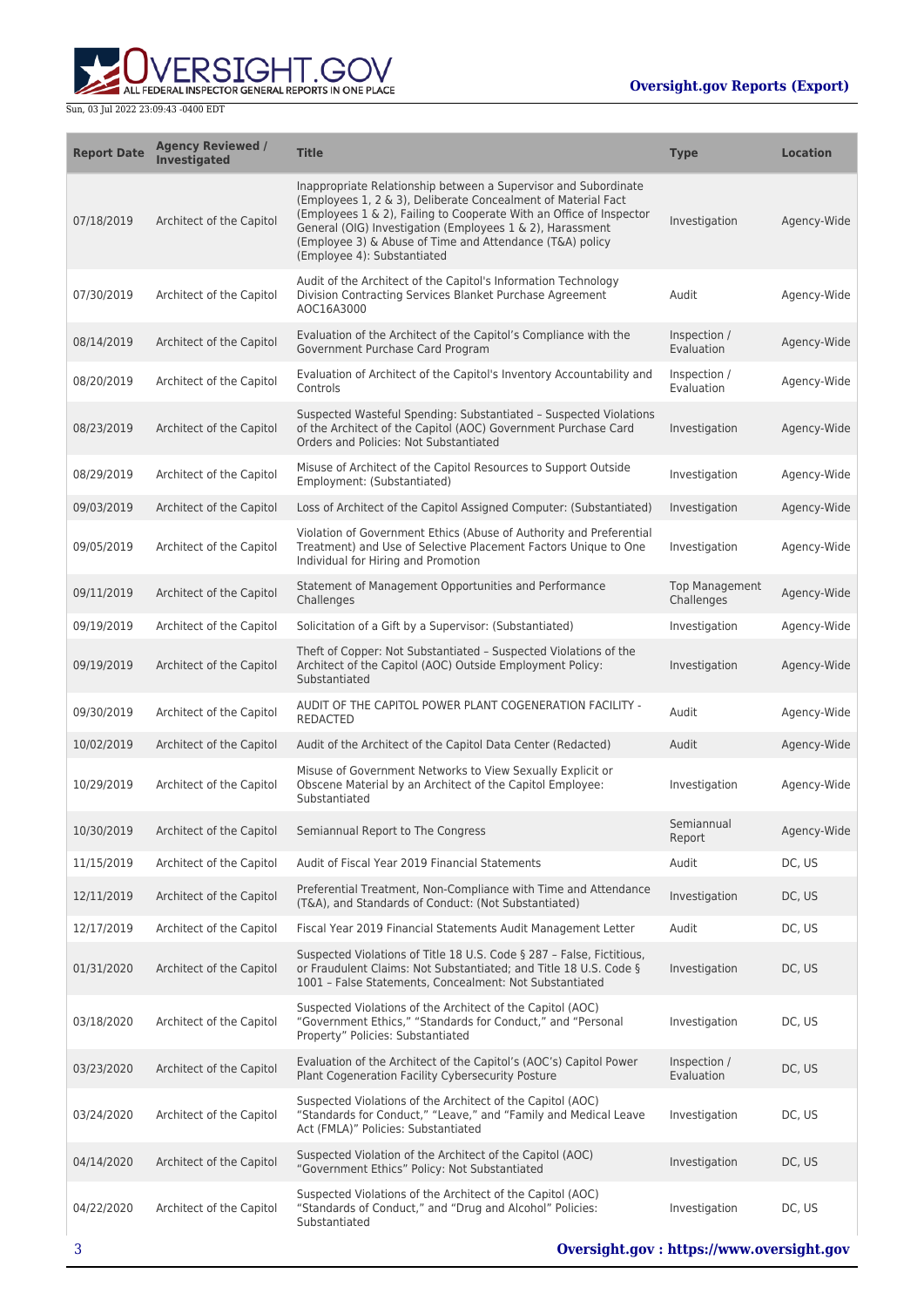## **Oversight.gov Reports (Export)**



| <b>Report Date</b> | <b>Agency Reviewed /</b><br>Investigated | <b>Title</b>                                                                                                                                                                                                                                                                                                                         | <b>Type</b>                         | <b>Location</b> |
|--------------------|------------------------------------------|--------------------------------------------------------------------------------------------------------------------------------------------------------------------------------------------------------------------------------------------------------------------------------------------------------------------------------------|-------------------------------------|-----------------|
| 04/29/2020         | Architect of the Capitol                 | Semiannual Report to The Congress                                                                                                                                                                                                                                                                                                    | Semiannual<br>Report                | Agency-Wide     |
| 04/30/2020         | Architect of the Capitol                 | Suspected Violations of the Architect of the Capitol (AOC)<br>"Preservation Policy and Standards": Not Substantiated                                                                                                                                                                                                                 | Investigation                       | DC, US          |
| 05/12/2020         | Architect of the Capitol                 | Suspected Wasteful Spending: Substantiated - Suspected Violations<br>of the Architect of the Capitol (AOC) Government Purchase Card<br>Orders and Policies: Not Substantiated                                                                                                                                                        | Investigation                       | DC, US          |
| 05/29/2020         | Architect of the Capitol                 | Audit of the Cannon House Office Building Renewal (CHOBr)<br><b>Project's Contract Modifications</b>                                                                                                                                                                                                                                 | Audit                               | DC, US          |
| 05/29/2020         | Architect of the Capitol                 | Suspected False Statement or Fraud to Obtain Federal Employees'<br>[Workers'] Compensation: Not Substantiated - Suspected Violations<br>of the Architect of the Capitol (AOC) Standards of Conduct Policy:<br>Not Substantiated                                                                                                      | Investigation                       | DC, US          |
| 05/29/2020         | Architect of the Capitol                 | Suspected False Statement or Fraud to Obtain Federal Employees'<br>[Workers'] Compensation: Not Substantiated - Suspected Violations<br>of the Architect of the Capitol (AOC) Standards of Conduct Policy:<br>Not Substantiated                                                                                                      | Investigation                       | DC, US          |
| 06/05/2020         | Architect of the Capitol                 | Evaluation of the Architect of the Capitol's Compliance with Its<br><b>Discipline Policy</b>                                                                                                                                                                                                                                         | Inspection /<br>Evaluation          | DC, US          |
| 07/09/2020         | Architect of the Capitol                 | Suspected Questionable Hiring Practices and a Promotion Due to<br>Alleged Quid Pro Quo: Not Substantiated                                                                                                                                                                                                                            | Investigation                       | DC, US          |
| 08/05/2020         | Architect of the Capitol                 | Architect of the Capitol CARES Act Funding Status Report                                                                                                                                                                                                                                                                             | Other                               | DC, US          |
| 08/06/2020         | Architect of the Capitol                 | Suspected Misuse of Sick Leave: Not Substantiated                                                                                                                                                                                                                                                                                    | Investigation                       | DC, US          |
| 08/25/2020         | Architect of the Capitol                 | Audit of the Cannon House Office Building Renewal (CHOBr)<br>Project's Contract Invoices                                                                                                                                                                                                                                             | Audit                               | DC, US          |
| 09/02/2020         | Architect of the Capitol                 | Office of Inspector General (OIG) Management Advisory Report -<br>2020-0002-INVM-P (OIG Interactions with an AOC Agency Avenue of<br>Assistance)                                                                                                                                                                                     | Other                               | DC, US          |
| 09/11/2020         | Architect of the Capitol                 | Suspected Violation of the Architect of the Capitol (AOC) "Standards<br>of Conduct" and AOC "Workplace Anti-Harassment" Policies: Not<br>Substantiated; Violation of Congressional Accountability Act:<br>Substantiated                                                                                                              | Investigation                       | DC, US          |
| 09/25/2020         | Architect of the Capitol                 | Audit of Senate Underground Garage Renovations and Landscape<br>Restoration (SUG) Project's Contract Modifications                                                                                                                                                                                                                   | Audit                               | DC, US          |
| 09/28/2020         | Architect of the Capitol                 | Audit of the Russell Senate Office Building Exterior Envelope Repair<br>and Restoration, Seq. II, (Phases 2 and 4) Project's Contract<br>Modifications                                                                                                                                                                               | Audit                               | DC, US          |
| 10/08/2020         | Architect of the Capitol                 | Suspected Violations of the Architect of the Capitol (AOC)<br>"Government Ethics," "Workplace Anti-Harassment," "Security of<br>Controlled Unclassified Information," "Privacy Policy" and "Sexual<br>Harassment in the Workplace" Policies: Not Substantiated; Violation<br>of the AOC "Standards of Conduct" Policy: Substantiated | Investigation                       | DC, US          |
| 11/04/2020         | Architect of the Capitol                 | Statement of Management Opportunities and Performance<br>Challenges                                                                                                                                                                                                                                                                  | <b>Top Management</b><br>Challenges | DC, US          |
| 11/16/2020         | Architect of the Capitol                 | AOC OIG Work Plan FY 2021-2023                                                                                                                                                                                                                                                                                                       | Other                               | Agency-Wide     |
| 11/23/2020         | Architect of the Capitol                 | Audit of Fiscal Year 2020 Financial Statements                                                                                                                                                                                                                                                                                       | Audit                               | Agency-Wide     |
| 12/02/2020         | Architect of the Capitol                 | Semiannual Report to The Congress                                                                                                                                                                                                                                                                                                    | Semiannual<br>Report                | Agency-Wide     |
| 12/14/2020         | Architect of the Capitol                 | Fiscal Year 2020 Financial Statements Audit Management Letter                                                                                                                                                                                                                                                                        | Audit                               | DC, US          |
| 01/25/2021         | Architect of the Capitol                 | Suspected Violations of the Architect of the Capitol (AOC)<br>"Government Ethics" Policy: Substantiated; Violation of the AOC<br>"Standards of Conduct" Policy: Not Substantiated                                                                                                                                                    | Investigation                       | DC, US          |
| 01/28/2021         | Architect of the Capitol                 | Suspected Violations of the Architect of the Capitol (AOC) "Time and<br>Attendance Policy and Procedures" Policy: Not Substantiated;<br>Violation of the AOC "Standards of Conduct" Policy: Not<br>Substantiated                                                                                                                     | Investigation                       | <b>US</b>       |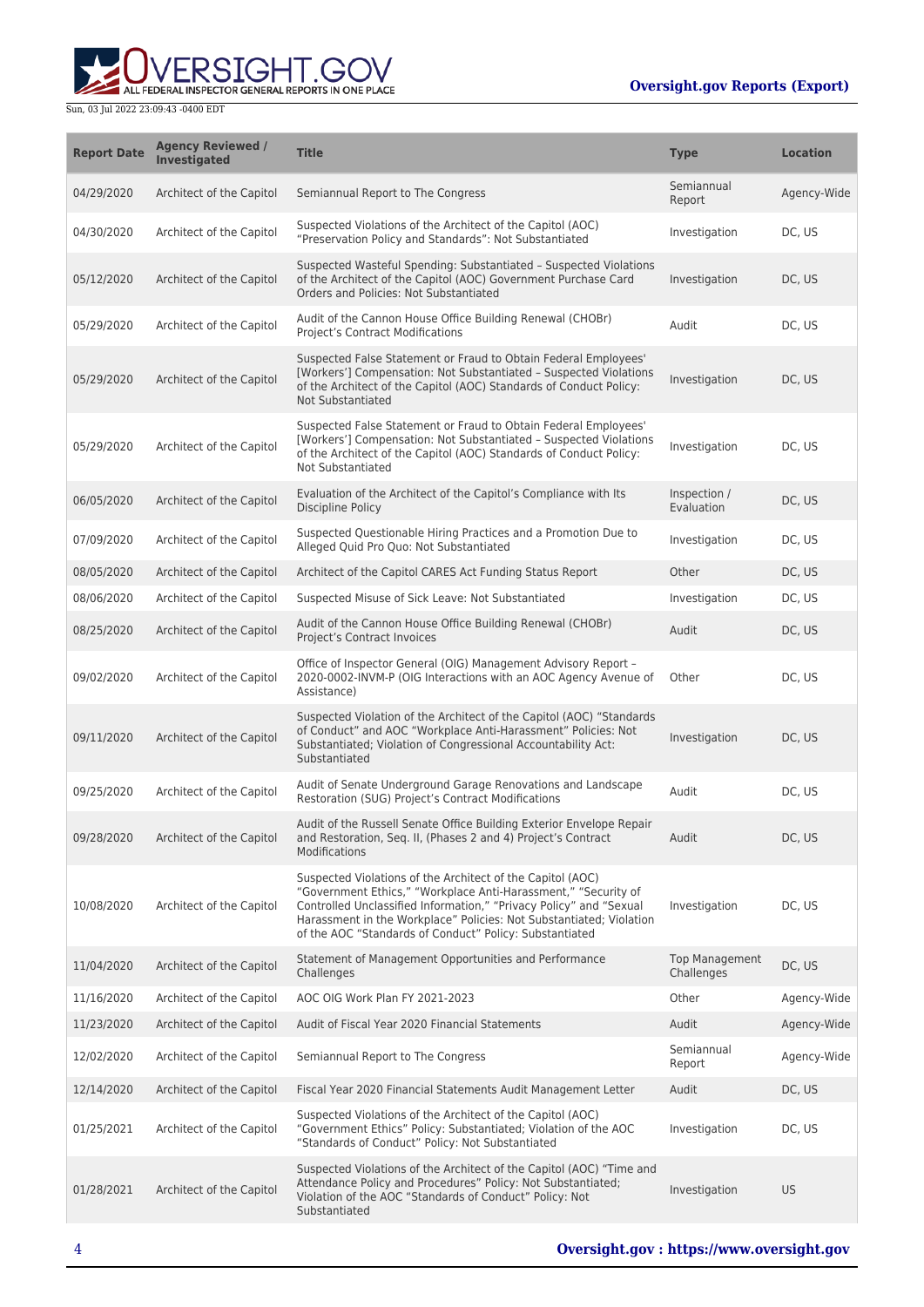

| <b>Report Date</b> | <b>Agency Reviewed /</b><br>Investigated | <b>Title</b>                                                                                                                                                                                                                                                                                                                                                                                                                                                                                                                       | <b>Type</b>                | <b>Location</b> |
|--------------------|------------------------------------------|------------------------------------------------------------------------------------------------------------------------------------------------------------------------------------------------------------------------------------------------------------------------------------------------------------------------------------------------------------------------------------------------------------------------------------------------------------------------------------------------------------------------------------|----------------------------|-----------------|
| 01/29/2021         | Architect of the Capitol                 | Suspected Violations of Title 18 United States Code (U.S.C.) §1001<br>"Statements or entries generally," 18 U.S.C § 1343 "Fraud by wire,<br>radio or television," and 18 U.S.C. §1920 "False statement or fraud<br>to obtain Federal employees' compensation": Not Substantiated                                                                                                                                                                                                                                                   | Investigation              | DC, US          |
| 02/04/2021         | Architect of the Capitol                 | Suspected Violations of the Library of Congress (LOC) "Standards of<br>Conduct," "Conduct in Official Positions," "Outside Employment and<br>Activities," and "Financial Interests Participation in an Official<br>Capacity" Policies: Not Substantiated                                                                                                                                                                                                                                                                           | Investigation              | DC, US          |
| 02/04/2021         | Architect of the Capitol                 | Evaluation of the Architect of the Capitol's Tree Maintenance<br>Program                                                                                                                                                                                                                                                                                                                                                                                                                                                           | Inspection /<br>Evaluation | <b>US</b>       |
| 02/05/2021         | Architect of the Capitol                 | Evaluation of the Architect of the Capitol's (AOC's) Emergency<br>Preparedness Posture                                                                                                                                                                                                                                                                                                                                                                                                                                             | Inspection /<br>Evaluation | DC, US          |
| 02/09/2021         | Architect of the Capitol                 | Missing Laptop Computers: Not Substantiated                                                                                                                                                                                                                                                                                                                                                                                                                                                                                        | Investigation              | DC, US          |
| 02/12/2021         | Architect of the Capitol                 | Suspected Violations of the Architect of the Capitol (AOC)<br>"Government Ethics," "Standards for Conduct," "Authority and<br>Responsibilities of the Office of Inspector General and Cooperation<br>of AOC Employees" Policies and "Title 18, United States Code §1001<br>- Statements or Entries Generally": Substantiated                                                                                                                                                                                                       | Investigation              | DC, US          |
| 03/01/2021         | Architect of the Capitol                 | Suspected Violations of the Architect of the Capitol (AOC)<br>"Standards of Conduct" and "Information Technology (IT) Resources<br>and De Minimis Use" Policies and the "Information Technology<br>Division Rules of Behavior": Substantiated                                                                                                                                                                                                                                                                                      | Investigation              | DC, US          |
| 03/29/2021         | Architect of the Capitol                 | Supervisory Employee 1: Suspected Violations of the Architect of<br>the Capitol (AOC) "Standards of Conduct" and "Information<br>Technology (IT) Resources and De Minimis Use" Policies and the<br>"Information Technology Division Rules of Behavior" Policies:<br>Substantiated. Supervisory Employee 2: Suspected Violations of the<br>AOC "Standards of Conduct" and "IT Resources and De Minimis<br>Use" Policies: Not Substantiated.                                                                                         | Investigation              | DC, US          |
| 03/29/2021         | Architect of the Capitol                 | Strategic Plan for Fiscal Years 2021-2025                                                                                                                                                                                                                                                                                                                                                                                                                                                                                          | Other                      | DC, US          |
| 04/14/2021         | Architect of the Capitol                 | Workplace Violence: Not Substantiated; Standards of Conduct: Not<br>Substantiated                                                                                                                                                                                                                                                                                                                                                                                                                                                  | Investigation              | DC, US          |
| 04/22/2021         | Architect of the Capitol                 | Suspected Violations of the Architect of the Capitol (AOC)<br>Government Ethics Policy: Substantiated; Violation of the AOC<br>Standards of Conduct Policy: Not Substantiated                                                                                                                                                                                                                                                                                                                                                      | Investigation              | DC, US          |
| 04/27/2021         | Architect of the Capitol                 | Flash Series Report - AOC Emergency Preparedness                                                                                                                                                                                                                                                                                                                                                                                                                                                                                   | Other                      | DC, US          |
| 04/29/2021         | Architect of the Capitol                 | Semiannual Report to The Congress                                                                                                                                                                                                                                                                                                                                                                                                                                                                                                  | Semiannual<br>Report       | Agency-Wide     |
| 05/05/2021         | Architect of the Capitol                 | Flash Report - Independent Assessment of the AOC's Role in<br>Securing the Capitol Campus for Large Public Gatherings                                                                                                                                                                                                                                                                                                                                                                                                              | Other                      | DC, US          |
| 05/24/2021         | Architect of the Capitol                 | Theft of Architect of the Capitol (AOC) Property: Substantiated.                                                                                                                                                                                                                                                                                                                                                                                                                                                                   | Investigation              | DC, US          |
| 06/08/2021         | Architect of the Capitol                 | Audit of the Cannon House Office Building Renewal Project's<br>Reimbursable Costs                                                                                                                                                                                                                                                                                                                                                                                                                                                  | Audit                      | DC, US          |
| 06/29/2021         | Architect of the Capitol                 | Suspected Violations of the Architect of the Capitol (AOC)<br>Government Ethics, Standards of Conduct, Authority and<br>Responsibilities of the Office of Inspector General and Cooperation<br>of Architect of the Capitol Employees Policies, Administrative Leave<br>Uses and Update on the Administration of Leave During COVID-19<br>and Title 18, United States Code §1343 - Fraud by wire, radio or<br>television devised or intending to devise any scheme or artifice to<br>defraud, or for obtaining money: Substantiated | Investigation              | DC, US          |
| 07/07/2021         | Architect of the Capitol                 | Suspected Violations of the Architect of the Capitol (AOC)<br>Administrative Leave Uses and Update to the Administration of<br>Leave During COVID-19: Not Substantiated; Suspected Violation of<br>the AOC Standards of Conduct Policy: Not Substantiated                                                                                                                                                                                                                                                                          | Investigation              | DC, US          |
| 08/10/2021         | Architect of the Capitol                 | Suspected Violations of the Architect of the Capitol (AOC)<br>"Government Ethics," "Standards of Conduct," "Absence and<br>Leave" Policies and "Title 31, United States Code §3729 - False<br>Claims": Substantiated                                                                                                                                                                                                                                                                                                               | Investigation              | DC, US          |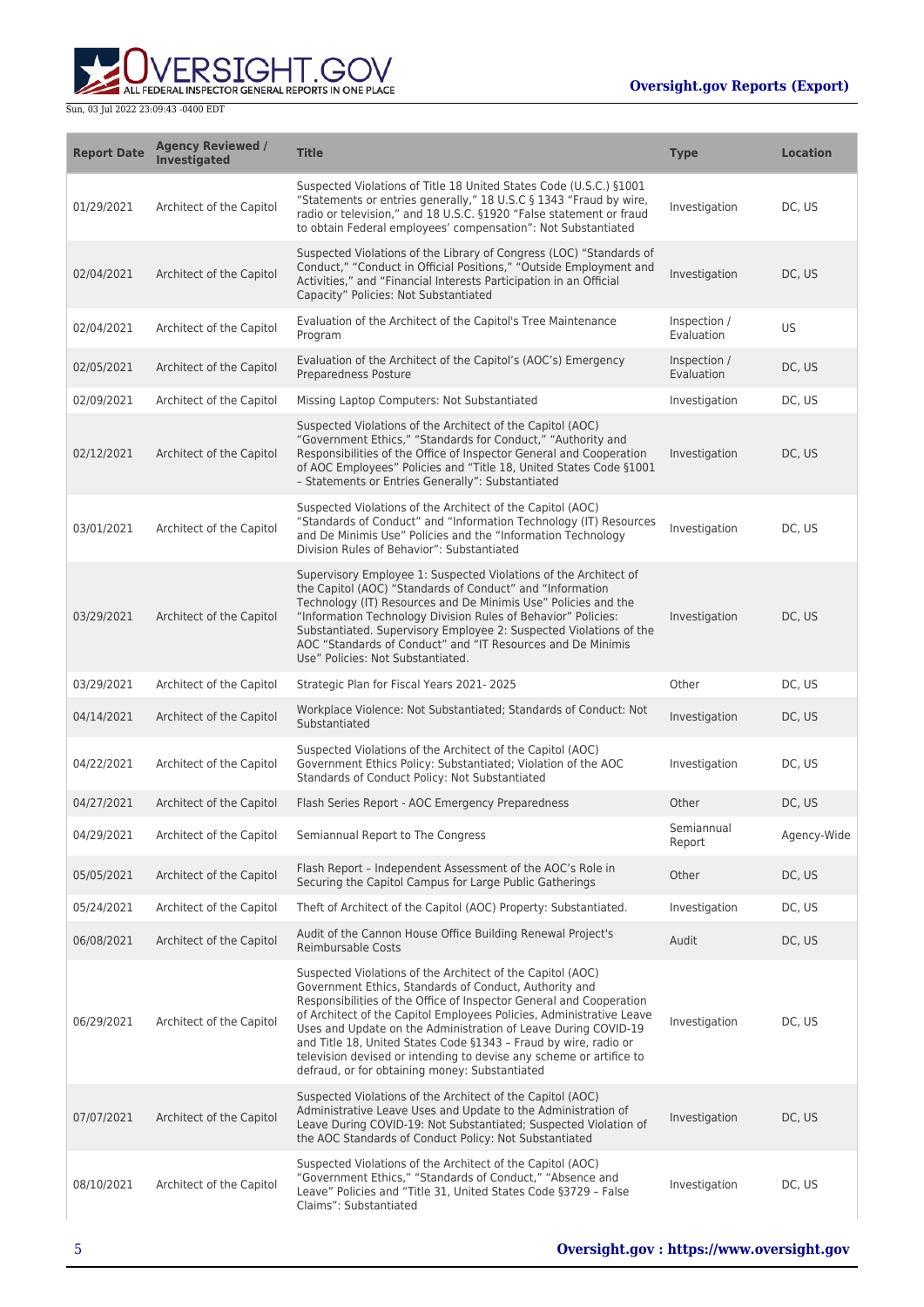

| <b>Report Date</b> | <b>Agency Reviewed /</b><br>Investigated | <b>Title</b>                                                                                                                                                                                                                                                                                                                | <b>Type</b>                         | <b>Location</b> |
|--------------------|------------------------------------------|-----------------------------------------------------------------------------------------------------------------------------------------------------------------------------------------------------------------------------------------------------------------------------------------------------------------------------|-------------------------------------|-----------------|
| 08/30/2021         | Architect of the Capitol                 | Audit of the Cannon House Office Building Project's Subcontractor<br><b>Bids and Awards</b>                                                                                                                                                                                                                                 | Audit                               | DC, US          |
| 09/01/2021         | Architect of the Capitol                 | 2021 Audit Peer Review                                                                                                                                                                                                                                                                                                      | Review                              | Agency-Wide     |
| 09/10/2021         | Architect of the Capitol                 | Suspected Violations of the Architect of the Capitol (AOC)<br>"Government Ethics," "Standards of Conduct," "Authority and<br>Responsibilities of the Office of Inspector General and Cooperation<br>of AOC Employees" Policies and "Title 18, United States Code §1001<br>- Statements or Entries Generally": Substantiated | Investigation                       | DC, US          |
| 09/14/2021         | Architect of the Capitol                 | Architect of the Capitol (AOC) Employee Heckled U.S. Capitol Police<br>(USCP) Officers while entering Controlled Access Points                                                                                                                                                                                              | Investigation                       | DC, US          |
| 09/23/2021         | Architect of the Capitol                 | 2021 Inspection & Evaluation Peer Review                                                                                                                                                                                                                                                                                    | Review                              | DC, US          |
| 09/29/2021         | Architect of the Capitol                 | Audit of the Architect of the Capitol's Unliquidated Obligations                                                                                                                                                                                                                                                            | Audit                               | DC, US          |
| 10/07/2021         | Architect of the Capitol                 | Statement of Management Opportunities and Performance<br>Challenges                                                                                                                                                                                                                                                         | <b>Top Management</b><br>Challenges | Agency-Wide     |
| 10/14/2021         | Architect of the Capitol                 | Architect of the Capitol (AOC) Employee Continued to Violate<br>Standards of Conduct, Information Technology Division (ITD)<br>Property and Rules of Behavior and Lied about Losing Four iPhones<br>After Returning from 15-day Suspension "                                                                                | Investigation                       | Agency-Wide     |
| 10/25/2021         | Architect of the Capitol                 | Semiannual Report to the Congress April 1, 2021 - September 30,<br>2021                                                                                                                                                                                                                                                     | Semiannual<br>Report                | Agency-Wide     |
| 11/02/2021         | Architect of the Capitol                 | Evaluation of the Cannon House Office Building Renewal (CHOBr)<br>Project's Construction Inspection Approval Process                                                                                                                                                                                                        | Inspection /<br>Evaluation          | US              |
| 11/09/2021         | Architect of the Capitol                 | Supervisors Failed to Provide Adequate Oversight While Employees<br>Took One-Hour Lunches for Years                                                                                                                                                                                                                         | Investigation                       | DC, US          |
| 11/29/2021         | Architect of the Capitol                 | The AOC's Fleet Management Program Lacked Adequate and<br>Verifiable Controls for Effective Operation and Auditability                                                                                                                                                                                                      | Inspection /<br>Evaluation          | DC, US          |
| 12/14/2021         | Architect of the Capitol                 | Architect of the Capitol (AOC) Employee Forged Medical<br>Documentation                                                                                                                                                                                                                                                     | Investigation                       | DC, US          |
| 01/20/2022         | Architect of the Capitol                 | 2022-0001-INVI-P - Architect of the Capitol (AOC) Employee<br>Displayed their Personal Firearm to another Employee on U.S.<br>Capitol Grounds in 2016                                                                                                                                                                       | Investigation                       | DC, US          |
| 02/09/2022         | Architect of the Capitol                 | 2021-0013-INVI-P - Architect of the Capitol (AOC) Employees and<br>Contractors Accused of Noncompliance, obeyed United States<br>Capitol Police (USCP) Orders on January 6                                                                                                                                                  | Investigation                       | <b>US</b>       |
| 02/10/2022         | Architect of the Capitol                 | Architect of the Capitol (AOC) Senior Manager Accused of<br>Negotiating With Vendors and Obligating Funds in Violation of the<br>Antideficiency Act and AOC Policy                                                                                                                                                          | Investigation                       | DC, US          |
| 02/14/2022         | Architect of the Capitol                 | Two Architect of the Capitol (AOC) Employees found to Violate Time<br>and Attendance Policy and Procedures by Swapping Identification<br>Cards                                                                                                                                                                              | Investigation                       | DC, US          |
| 03/08/2022         | Architect of the Capitol                 | Flash Report Series - U.S. Capitol Building Window Installation,<br>Preservation and Repair: Before and After January 6, 2021                                                                                                                                                                                               | Other                               | US              |
| 03/09/2022         | Architect of the Capitol                 | Architect of the Capitol (AOC) Supervisor threatened a subordinate<br>employee and misused AOC issued Information Technology Division<br>(ITD) resources to portray nudity.                                                                                                                                                 | Investigation                       | DC, US          |
| 03/15/2022         | Architect of the Capitol                 | Architect of the Capitol Use of Enhanced Paid Leave Authorities                                                                                                                                                                                                                                                             | Other                               | DC, US          |
| 03/16/2022         | Architect of the Capitol                 | Architect of the Capitol (AOC) Supervisor Suspected of Wasteful<br>Spending for a Third Time                                                                                                                                                                                                                                | Investigation                       | DC, US          |
| 03/24/2022         | Architect of the Capitol                 | Architect of the Capitol Repetitively Reimbursed Small-Dollar<br>Amounts of Unallowable Costs to the Contractor on the Cannon<br>House Office Building Renewal Project                                                                                                                                                      | Audit                               | DC, US          |
| 03/28/2022         | Architect of the Capitol                 | Effects of COVID-19 and the Events of January 6 Have Increased the<br>Cannon House Office Building Renewal Project's Contracts by \$5.6<br>Million and Further Increases are Expected                                                                                                                                       | Audit                               | DC, US          |
| 04/12/2022         | Architect of the Capitol                 | Semiannual Status Update on Cannon House Office Building<br>Renewal (CHOBr) Project, Period Ended December 31, 2021                                                                                                                                                                                                         | Other                               | DC, US          |